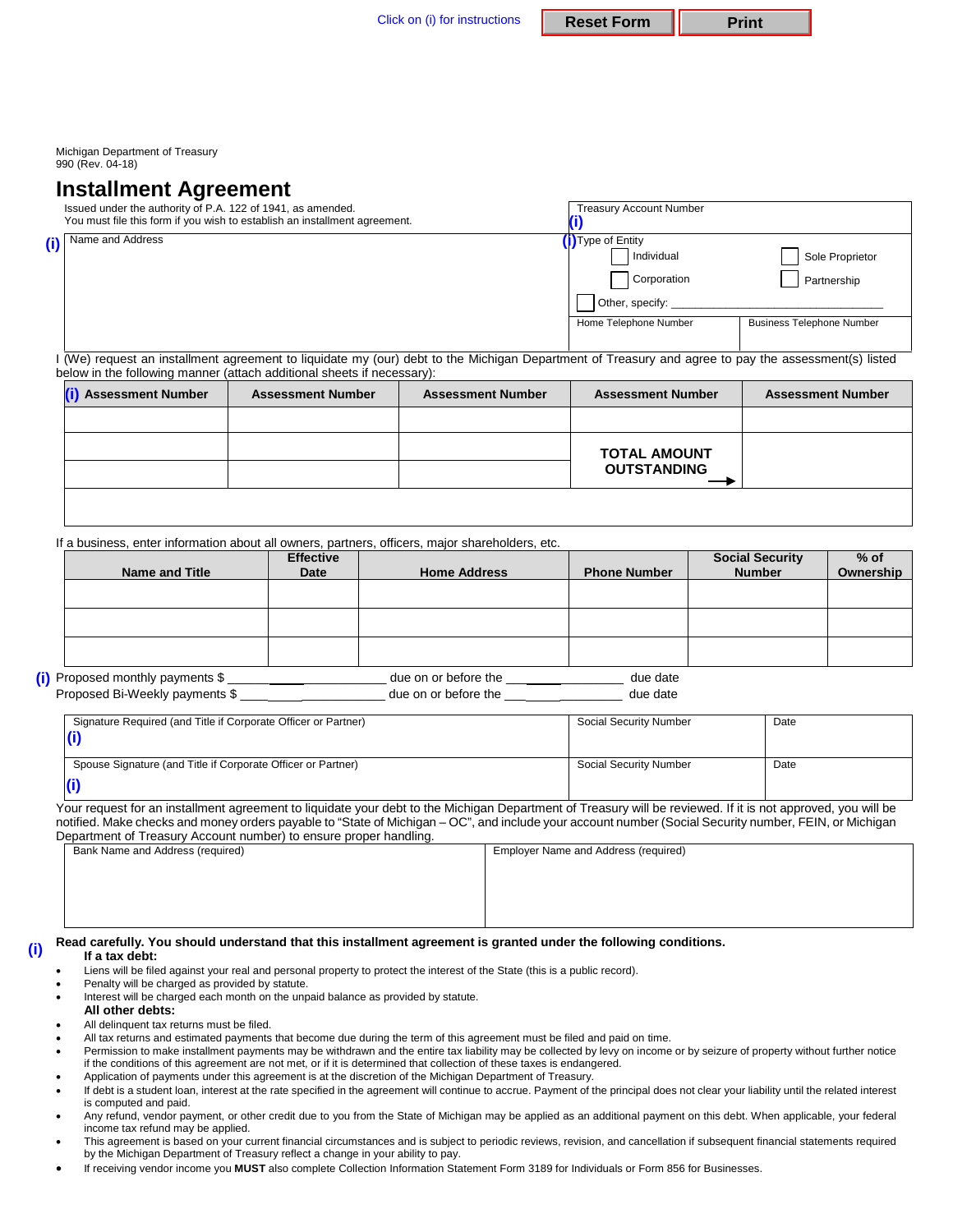## **State of Michigan (i)** Department of Treasury

| <b>PLEASE</b> | State of Michigan - OC |  |  |  |  |
|---------------|------------------------|--|--|--|--|
| <b>REMIT</b>  | PO Box 30199           |  |  |  |  |
| TΟ            | Lansing, MI 48909-7699 |  |  |  |  |

| 1. Date                                                                     |              | 2. Account Number |  |
|-----------------------------------------------------------------------------|--------------|-------------------|--|
|                                                                             |              |                   |  |
| Fill in all requested information.<br>Be sure the listed items are entered. |              |                   |  |
| 3. Name                                                                     |              |                   |  |
| 4. Address                                                                  |              |                   |  |
| 5. City                                                                     | <b>State</b> | ZIP Code          |  |

Make your check payable to "State of Michigan - OC" and remit to above address.

**6. Amount of Your Payment 6. Amount of Your Payment**

**\$**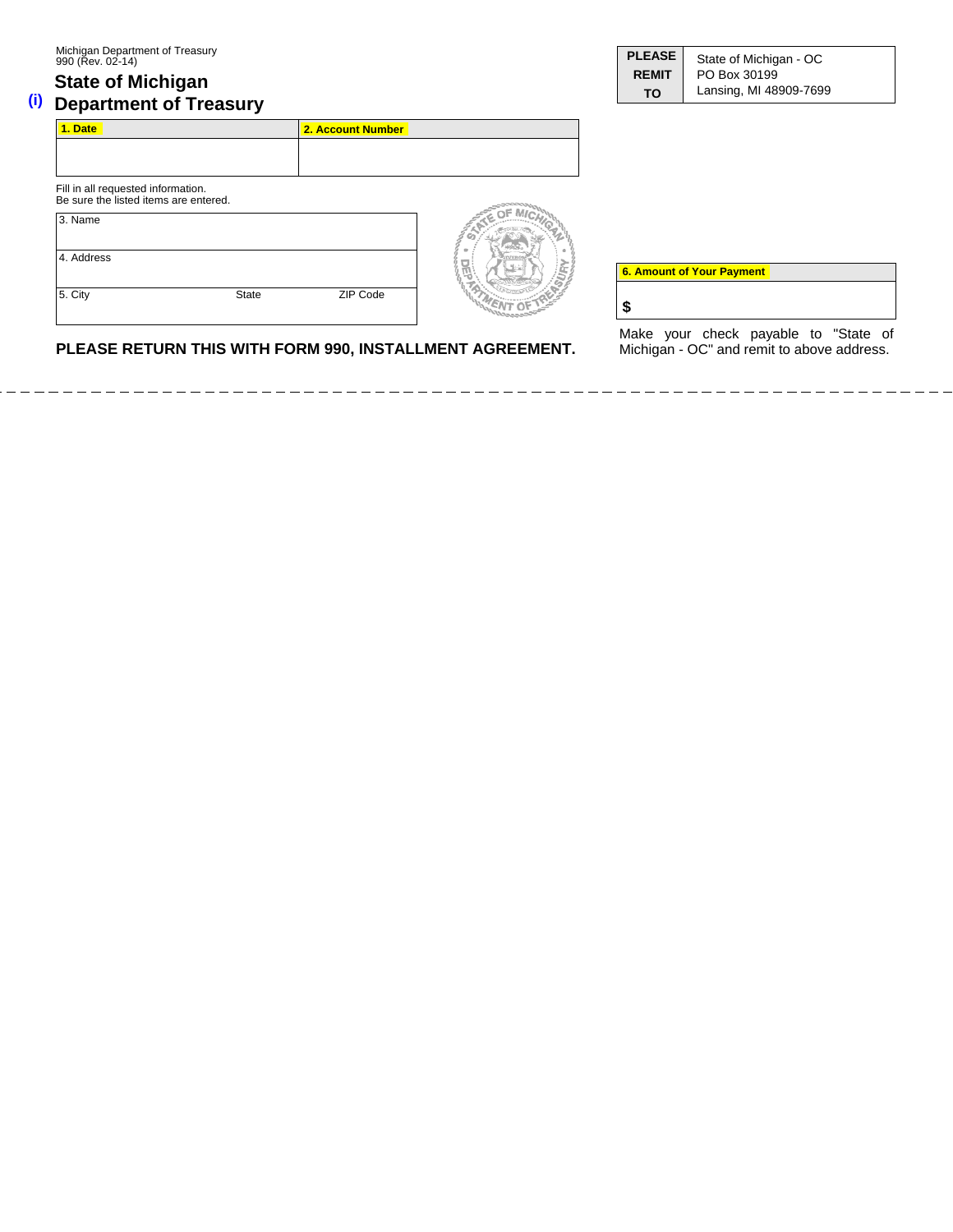# **Instructions for Completing Form 990, Installment Agreement**

# **Carefully read and complete the highlighted portions of the Installment Agreement form.**

**Treasury Account Number:** Enter your Treasury **Important Information**<br>Account Number. The account number can be found in

**Name and Address:** Enter your complete name and Transfer mail completed form with your application.<br>address. Include your first, last and middle name address. Include your first, last and inidate name **Approved Agreements** or entire business name. Enter your complete street

**Home Telephone Number:** Enter your home telephone<br>
mail your payment to:<br>
mail your payment to:<br> **EXECUTE:** Michigan Department of Treasury<br>
relephone number, including area code, or a number<br>  $\begin{bmatrix}\n\text{J} & \text{J} & \text{J} & \text$ 

telephone number, including area code, or a number<br>where you can be reached Monday through Friday Lansing MI 48909<br>between the hours of 8 a.m. and 5 n m between the hours of 8 a.m. and 5 p.m.

The assessment number(s) can be found on your notice. However, we must receive a timely payment in the  $\left| \right|$  of your total balance, enter the total agreed upon amount by the due date. Be sure to include If you are unsure of your total balance, enter the total

**payments:** Enter the proposed monthly or bi-weekly payment. Use whole dollar amounts, do not enter **Rejected Installment Agreement Applications** cents. Round up to the next dollar amount. Enter your If you are not approved for an installment arrangement<br>preferred payment due date. For Driver Responsibility vou will receive a notice. Upon notification you can preferred payment due date. For Driver Responsibility vou will receive a notice. Upon notification, you can<br>Fees, your payment arrangement may not exceed 24 contact the number listed on the notice or pay your Fees, your payment arrangement may not exceed  $24$  contact the number listed on the notice or pay your halance in full

**Signature Required:** Sign document, enter your Social Security number and today's date. A signature is required to process your request for an installment agreement. If the debt is a joint debt, your spouse must sign in the Spouse Signature field.

**Bank Name and Address:** Enter the name and address of your bank/financial institution.

**Employer Name and Address:** Enter your employer's name and address.

Account Number. The account number can be found in<br>the upper right hand corner of your notice. Your account<br>number will begin with an "F" or an "S."<br>Name and Address: Enter your complete name and<br>Transfer mail completed fo

address.<br> **Payment coupons will be mailed for future payments.**<br>
If you have not received your payment coupons prior **Type of Entity:** If applicable, check the type of entity.<br>
For Driver Responsibility Fees the appropriate box to<br>
mark is "Individual."<br>
The next due date please write your assessment<br>
number in the "memo" portion of your

**Assessment Number:** Enter your assessment number(s). You may make extra payments on your balance.<br>The assessment number(s) can be found on your notice. However, we must receive a timely payment in the amount shown on your most recent notice.<br> **a** payment coupon or a copy of your payment coupon<br> **Example 16** a payment. Checks and money orders must If a business, enter information about all owners,<br>partners, officers, major shareholders, etc.<br>**Proposed monthly payments/Proposed bi-weekly** account.

balance in full.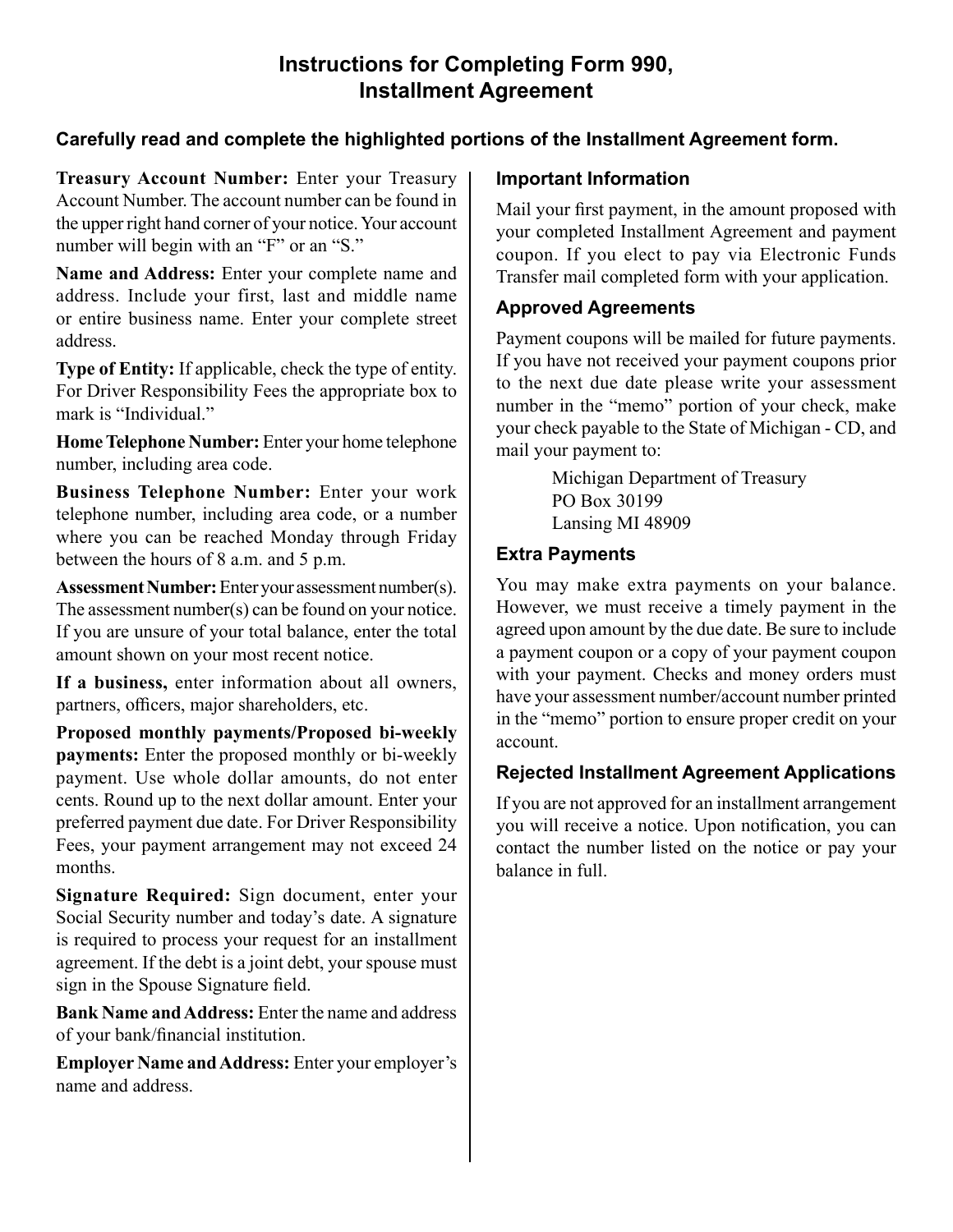Michigan Department of Treasury 3189 (Rev. 08-17)

# **Collection Information Statement – Individual**

Issued under authority of Public Act 122 of 1941.

Complete the form, sign on page 3, and include any required documentation. If self-employed, a current profit and loss income statement **must** be included.

| PART 1: PERSONAL AND HOUSEHOLD INFORMATION                                                                                                                                                                                                                                                                                                                                                                                                                                                                                                  |      |           |                            |      |                                                                                       |       |                                         |          |                            |          |                                                      |
|---------------------------------------------------------------------------------------------------------------------------------------------------------------------------------------------------------------------------------------------------------------------------------------------------------------------------------------------------------------------------------------------------------------------------------------------------------------------------------------------------------------------------------------------|------|-----------|----------------------------|------|---------------------------------------------------------------------------------------|-------|-----------------------------------------|----------|----------------------------|----------|------------------------------------------------------|
| Primary Taxpayer's First Name                                                                                                                                                                                                                                                                                                                                                                                                                                                                                                               | M.I. | Last Name |                            |      |                                                                                       |       | <b>Account Number</b>                   |          |                            |          |                                                      |
| <b>Home Address</b>                                                                                                                                                                                                                                                                                                                                                                                                                                                                                                                         |      |           | $\overline{C}$ ity         |      | <b>State</b>                                                                          |       |                                         | ZIP Code |                            |          |                                                      |
| Mailing Address (if different from above or Post Office Box number)                                                                                                                                                                                                                                                                                                                                                                                                                                                                         |      |           |                            | City |                                                                                       |       |                                         |          | <b>State</b>               | ZIP Code |                                                      |
| Place of Residence (Check the one that applies):                                                                                                                                                                                                                                                                                                                                                                                                                                                                                            |      |           |                            |      |                                                                                       |       | <b>Marital Status</b>                   |          |                            |          | Age                                                  |
| Own your home<br>Rent                                                                                                                                                                                                                                                                                                                                                                                                                                                                                                                       |      |           |                            |      | Other (shared rent, living w/ relative, etc. -- include letter of explanation)        |       | Single                                  |          | Married                    |          |                                                      |
| Primary Telephone Number                                                                                                                                                                                                                                                                                                                                                                                                                                                                                                                    |      |           | Secondary Telephone Number |      |                                                                                       |       | Fax Number                              |          |                            |          |                                                      |
| <b>INFORMATION ABOUT YOUR SPOUSE</b>                                                                                                                                                                                                                                                                                                                                                                                                                                                                                                        |      |           |                            |      |                                                                                       |       |                                         |          |                            |          |                                                      |
| Spouse's First Name                                                                                                                                                                                                                                                                                                                                                                                                                                                                                                                         | M.I. | Last Name |                            |      |                                                                                       |       | Social Security Number / Account Number |          |                            |          | Age                                                  |
| <b>HOUSEHOLD INFORMATION</b>                                                                                                                                                                                                                                                                                                                                                                                                                                                                                                                |      |           |                            |      |                                                                                       |       |                                         |          |                            |          |                                                      |
| Total Number of People in Household                                                                                                                                                                                                                                                                                                                                                                                                                                                                                                         |      |           |                            |      | Number of People Claimed as Dependents on MI-1040                                     |       |                                         |          |                            |          | Number of People Contributing to Household Resources |
| Household resources include all income (taxable and nontaxable) received by all adult household members during the year, including income that might<br>be exempt from federal adjusted gross income. Attach an explanation of circumstances if necessary.                                                                                                                                                                                                                                                                                  |      |           |                            |      |                                                                                       |       |                                         |          |                            |          |                                                      |
| PART 2: EMPLOYMENT INFORMATION                                                                                                                                                                                                                                                                                                                                                                                                                                                                                                              |      |           |                            |      |                                                                                       |       |                                         |          |                            |          |                                                      |
| Attach copies of the three most recent pay stubs, earnings statements, etc., from each employer.                                                                                                                                                                                                                                                                                                                                                                                                                                            |      |           |                            |      |                                                                                       |       |                                         |          |                            |          |                                                      |
| Primary Taxpayer's Employer's Name                                                                                                                                                                                                                                                                                                                                                                                                                                                                                                          |      |           |                            |      | Employer's Telephone Number<br>Do you have an ownership<br>interest in this business? |       |                                         |          |                            |          |                                                      |
| Occupation                                                                                                                                                                                                                                                                                                                                                                                                                                                                                                                                  |      |           | Pay Frequency              |      | Length of Employment with Employer<br>Yes<br>(years)<br>(months)                      |       |                                         | No       |                            |          |                                                      |
| <b>Employer's Address</b>                                                                                                                                                                                                                                                                                                                                                                                                                                                                                                                   |      |           |                            | City |                                                                                       |       |                                         |          | <b>State</b>               | ZIP Code |                                                      |
| Spouse's Employer's Name                                                                                                                                                                                                                                                                                                                                                                                                                                                                                                                    |      |           |                            |      | Spouse's Employer's Telephone Number                                                  |       |                                         |          | interest in this business? |          | Does spouse have ownership                           |
| Spouse's Occupation                                                                                                                                                                                                                                                                                                                                                                                                                                                                                                                         |      |           | Spouse's Pay Frequency     |      | Length of Employment with Employer<br>(years)                                         |       | (months)                                |          |                            | Yes      | No                                                   |
| Spouse's Employer's Address                                                                                                                                                                                                                                                                                                                                                                                                                                                                                                                 |      |           |                            | City |                                                                                       |       |                                         |          | <b>State</b>               | ZIP Code |                                                      |
| PART 3: PERSONAL ASSET INFORMATION (INCLUDING SPOUSE)                                                                                                                                                                                                                                                                                                                                                                                                                                                                                       |      |           |                            |      |                                                                                       |       |                                         |          |                            |          |                                                      |
| Use the most recent statement for each type of account, such as checking, savings, money market and online accounts, and stored value cards (e.g. a<br>payroll card from an employer). Asset value is subject to adjustment by the Michigan Department of Treasury based on individual circumstances. Enter<br>the total amount available for each of the following (if additional space is needed include attachments). NOTE: Any monthly loan payment should be<br>reflected on line 5i of Part 4: Monthly Household Expense Information. |      |           |                            |      |                                                                                       |       |                                         |          |                            |          |                                                      |
| <b>CASH AND INVESTMENTS (DOMESTIC AND FOREIGN)</b>                                                                                                                                                                                                                                                                                                                                                                                                                                                                                          |      |           |                            |      |                                                                                       |       |                                         |          |                            |          |                                                      |
| <b>Type of Account</b><br>Checking<br>Savings<br>Money Market / CD<br>Stored Value Card<br>Cash<br>Online Account                                                                                                                                                                                                                                                                                                                                                                                                                           |      |           |                            |      |                                                                                       |       |                                         |          |                            |          |                                                      |
| <b>Financial Institution Name</b>                                                                                                                                                                                                                                                                                                                                                                                                                                                                                                           |      |           |                            |      |                                                                                       | Value |                                         |          |                            |          |                                                      |
| <b>Type of Account</b>                                                                                                                                                                                                                                                                                                                                                                                                                                                                                                                      |      |           |                            |      |                                                                                       |       |                                         |          |                            |          |                                                      |
| Checking<br>Savings<br>Money Market / CD                                                                                                                                                                                                                                                                                                                                                                                                                                                                                                    |      |           |                            |      | Online Account                                                                        |       | Stored Value Card                       |          |                            | Cash     |                                                      |
| <b>Financial Institution Name</b>                                                                                                                                                                                                                                                                                                                                                                                                                                                                                                           |      |           |                            |      |                                                                                       | Value |                                         |          |                            |          |                                                      |
| If attaching a separate sheet listing additional bank accounts, record the total of those accounts here.                                                                                                                                                                                                                                                                                                                                                                                                                                    |      |           |                            |      |                                                                                       |       |                                         |          |                            |          |                                                      |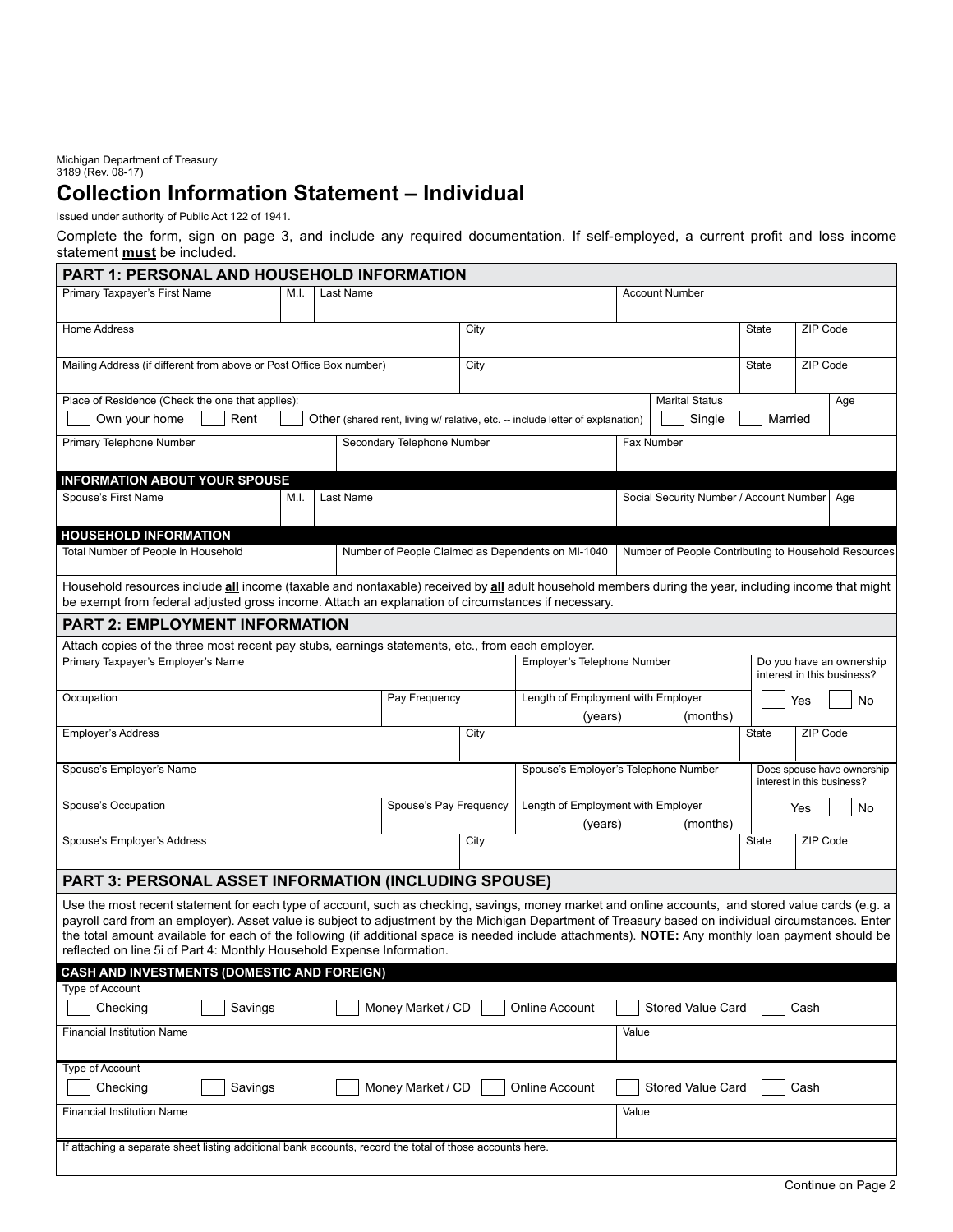Form 3189, Page 2 Account Number

### **Part 4: Monthly household expense information**

Total allowable monthly expenses are calculated using the collection financial standards for the Michigan Department of Treasury for: housing and utilities; transportation; medical; food and clothing; minimum installment payments; and childcare and education.

Attach copies of the most recent statement from lender(s) on loans such as mortgages, second mortgages, vehicles, etc., showing minimum monthly payments, loan payoffs, and balances. Attach current billing statements showing total balance due and current payment due for all other expenses claimed.

## **1. Housing and Utilities**

| n muaanny ana uunuca                                                                                       |                |     |
|------------------------------------------------------------------------------------------------------------|----------------|-----|
| 1a. Mortgage (if paying more than one mortgage, provide proof for                                          |                |     |
| all mortgages.) Enter the total of all payments here                                                       | 1a.            |     |
|                                                                                                            | 1 <sub>b</sub> |     |
|                                                                                                            | 1c.            |     |
| 1d. Homeowner's/Renter's Insurance (if not included in mortgage) 1d.                                       |                |     |
|                                                                                                            |                |     |
|                                                                                                            |                |     |
|                                                                                                            |                |     |
|                                                                                                            |                | 1h. |
| 2. Transportation - Number of Household Vehicles Owned                                                     | 2.             |     |
| 2a. Ownership (provide a copy of the lease/loan agreement) 2a.                                             |                |     |
| 2b. Operating Costs (including maintenance, repairs, insurance, fuel,                                      |                |     |
|                                                                                                            |                |     |
|                                                                                                            |                |     |
|                                                                                                            |                | 2d. |
| 3. Out-of-Pocket Insurance/Medical Costs                                                                   |                |     |
|                                                                                                            |                |     |
|                                                                                                            |                |     |
|                                                                                                            |                |     |
|                                                                                                            |                | 3d. |
| 4. Food and Clothing                                                                                       |                |     |
|                                                                                                            |                |     |
| 4b. Personal (apparel, services, and personal care products) 4b.                                           |                |     |
|                                                                                                            |                |     |
|                                                                                                            |                | 4c. |
| 5. Installment Payments - Provide current billing statements as proof for all items in lines 5a-5i.        |                |     |
|                                                                                                            |                |     |
|                                                                                                            |                |     |
|                                                                                                            |                |     |
|                                                                                                            |                |     |
|                                                                                                            |                |     |
|                                                                                                            |                |     |
|                                                                                                            |                |     |
|                                                                                                            |                |     |
|                                                                                                            |                |     |
|                                                                                                            |                | 5j. |
| 6. Childcare and Education - Provide current billing statements as proof for all items in lines 6a and 6b. |                |     |
|                                                                                                            |                |     |
|                                                                                                            |                |     |
|                                                                                                            |                | 6c. |
|                                                                                                            |                | 7.  |
|                                                                                                            |                |     |